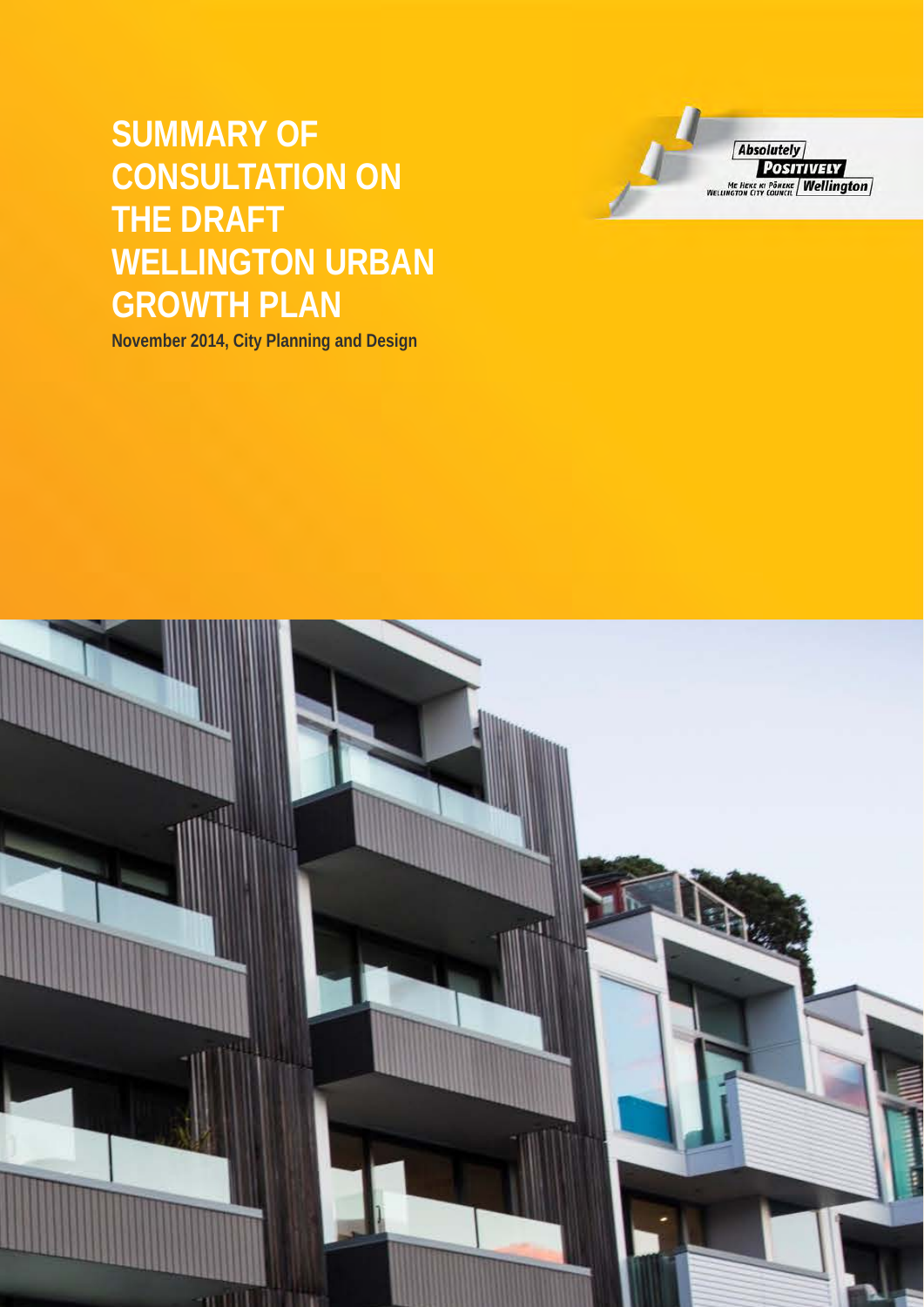Draft Wellington Urban Growth Plan

### Contents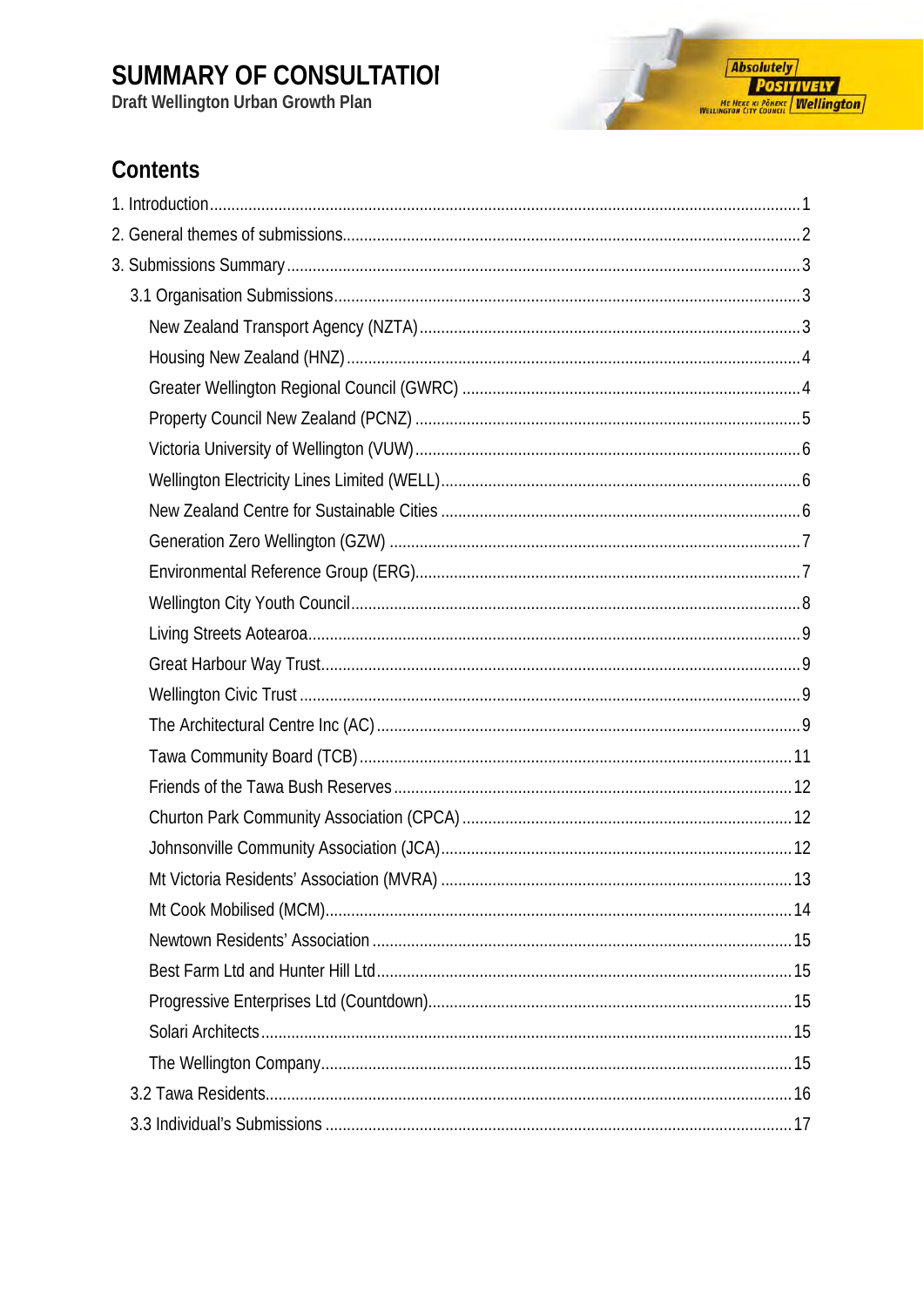**Draft Wellington Urban Growth Plan**



### <span id="page-2-0"></span>**1. Introduction**

The draft Wellington Urban Growth Plan was available for public consultation between 16 September and 13 October 2014. The consultation was unofficially extended until 17 October to accommodate a small number of submitters who needed more time to respond.

The consultation material, including the Draft Wellington Urban Growth Plan, the Summary and textonly accessible versions of both documents were made available on the Council website. Paper copies of the Plan and Summary were sent to all of the Council's libraries and contact centres, and copies were also mailed out on request.

The Council publicised the consultation through its e-mail notification system, its information webpage, by placing advertisements in the Dominion Post and The Wellingtonian, and by issuing a press release.

Organisations, such as the New Zealand Transport Agency and Greater Wellington Regional Council, were e-mailed copies of the Plan and Summary and invited to provide feedback.

The consultation process also included a number of presentations / meetings with organisations, namely: Tawa Community Board, Council's advisory groups, Iwi, Regional Mayoral Forum, Housing New Zealand Corporation, Ministry of Education, NZ Transport Agency, CentrePort, Wellington Airport, Chamber of Commerce, Property Council, Inner City Retailers, Wellington Property Investors' Association and key developers.

Officers met with representatives of the Tawa Community Board and Churton Park Residents' Association to discuss their submission.

The Council received a total of **89 submissions**, with the breakdown listed below:

| Organisation submissions                | 25 (includes 2 Tawa related submissions) |
|-----------------------------------------|------------------------------------------|
| Tawa-related submissions by individuals | <b>51</b>                                |
| Other submissions by individuals        | 13                                       |

The major organisations that submitted are: New Zealand Transport Agency, Housing New Zealand Corporation, Greater Wellington Regional Council, Property Council New Zealand, Victoria University of Wellington, and Wellington Electricity Lines Limited.

Special interest groups that submitted are: New Zealand Centre for Sustainable Cities, Generation Zero, Environmental Reference Group, Wellington City Youth Council, Living Streets Aotearoa, Great Harbour Way Trust, Wellington Civic Trust, and Architectural Centre.

The residents associations and groups that submitted are: Tawa Community Board, Friends of the Tawa Bush Reserves, Churton Park Community Association, Johnsonville Community Association, Mt Victoria Residents' Association, Mt Cook Mobilised and Newtown Residents' Association.

Four private organisations made submissions. These are: Progressive Enterprises Limited (PEL) which owns Countdown supermarkets, Best Farm Ltd and Hunter Hill Ltd as a joint submission from the landowners of Lincolnshire Farm and Stebbings Valley area, Solari Architects, and The Wellington Company.

Submissions from individuals have been grouped for the purpose of this summary. The submissions from Tawa residents are summarised separately.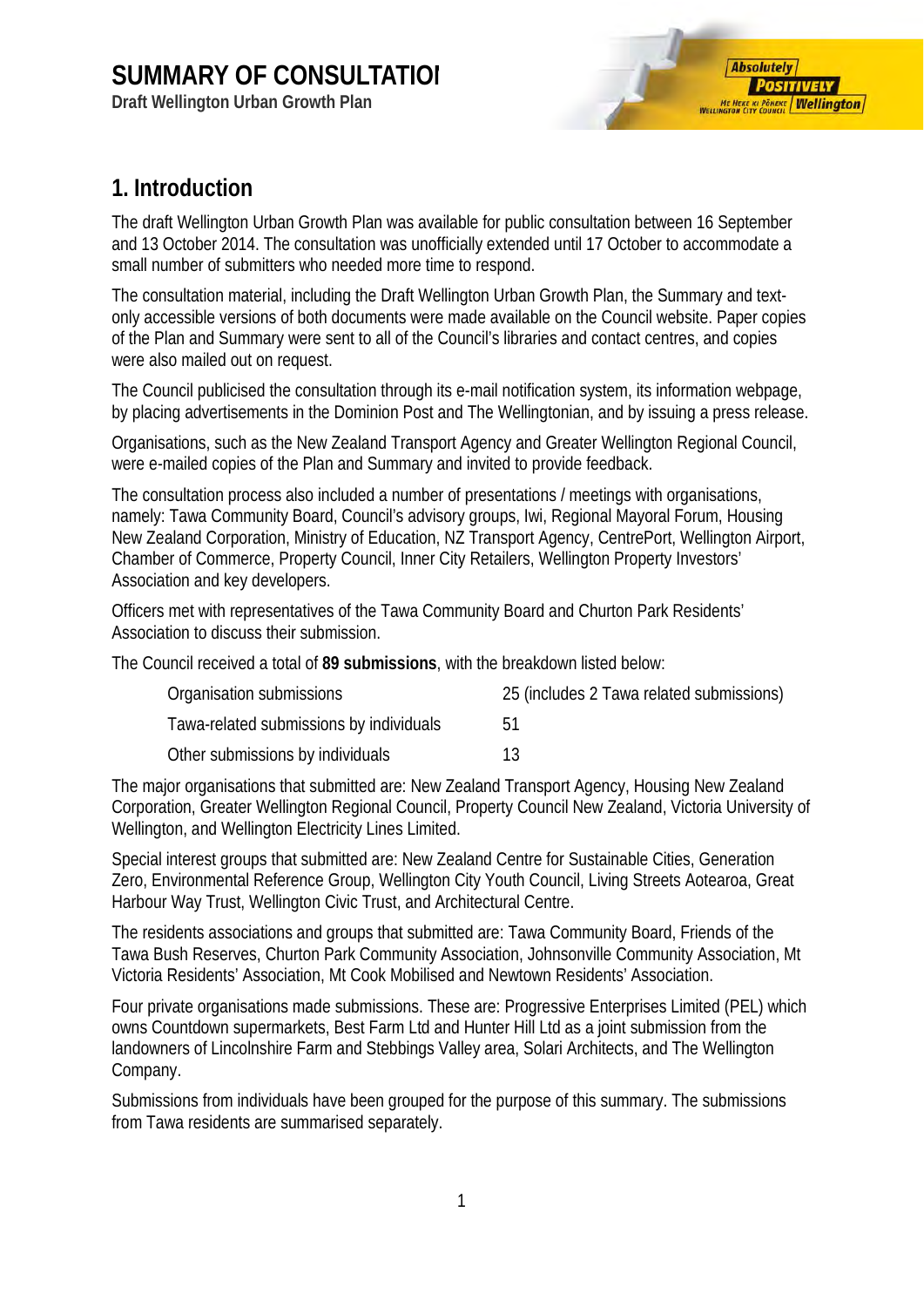**Draft Wellington Urban Growth Plan**

### <span id="page-3-0"></span>**2. General themes of submissions**

The feedback received on the draft Wellington Urban Growth Plan is predominately positive.

Actions to increase housing numbers, facilitating more affordable housing options and maintain Wellington's environmental quality are strongly supported.

Transport is an important topic for respondents. Many support improving pedestrian and cycle facilities and safety; public transport improvements; and reviewing our parking policy. The Plan received mixed responses to large roading projects including the Petone to Grenada Link Road and the Roads of National Significance projects.

Other important issues for respondents are urban intensification and greenfield development, for which both supporting and opposing submissions were received. However, most submissions that commented on these issues are supportive of growth in regeneration areas such as Victoria Street and Adelaide Road. There is strong support for additional central city greening, urban parks, and pocket parks.

There is general support for the continued improvement of our centres, although some have highlighted a lack of perceived quality in both Johnsonville and Kilbirnie. There was support for continued growth around centres and along the growth spine, and some submissions identified that medium density housing should be allowed everywhere in our Outer Residential zoning. There was solid support for actions that would increase housing quality, such as the rental Warrant of Fitness.

Submissions are generally supportive of increased environmental protection and more eco-friendly development. This is seen as an important tenet of *Towards 2040: Smart Capital* which should be reinforced in the Growth Plan. Improving resilience throughout the city is also well supported, with a particular focus on earthquake strengthening and planning for sea-level rise.

Some commented that the Plan lacks detail in some areas and offers no implementation strategy or success indicators. A number of submissions questioned whether the Council could deliver the outcomes identified in the Plan and whether it was able to work collaboratively with other parties such as Greater Wellington Regional Council or the New Zealand Transport Agency. There were also doubts expressed over the ability of the Council to deliver good public transport outcomes, and whether any of the Roads of National Significance projects would 'help' the city.

Some submitters oppose greenfield growth, mainly due to environmental concerns or the perception that it is at odds with being a compact city. Other submitters oppose urban intensification due to concerns with the suitability of the potential intensification areas identified (these are around Tawa, Karori, Miramar, Newlands, Crofton Downs, Berhampore, Island Bay and Khandallah centres) or perceptions that urban intensification leads to higher house prices.

The transport actions in the Plan were criticised by some submitters for not aligning with the stated transport system hierarchy (pedestrians, cyclists, public transport, moving freight and then private vehicles). Some submitters argue that major roading projects go against environmental objectives or will not deliver the stated benefits.

Some submissions oppose the Council supporting and contributing financially to 'private' projects such as a new convention centre or an airport runway extension.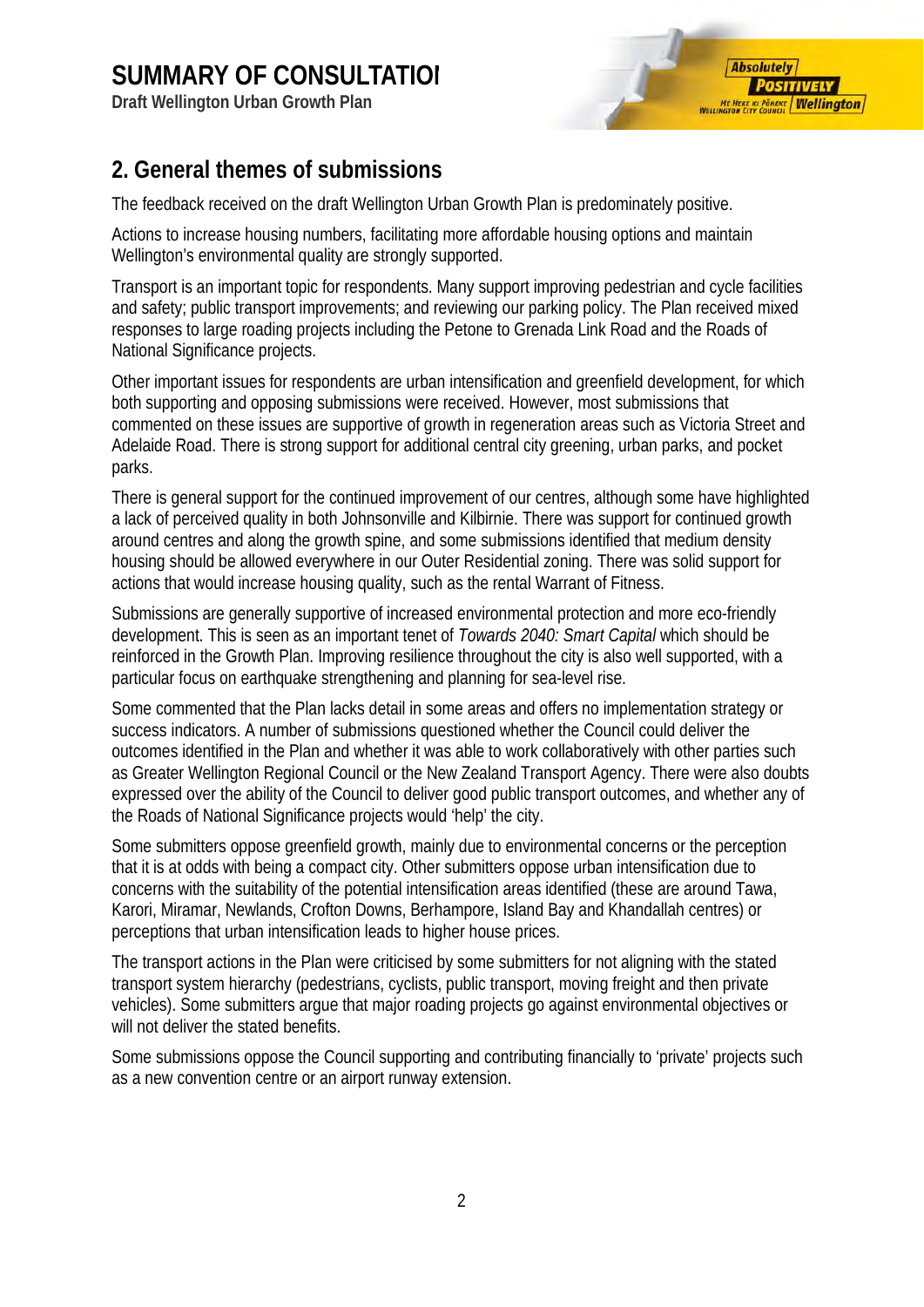**Draft Wellington Urban Growth Plan**

## **Absolutely POSITIVELY ME HEKE KI PÖNEKE Wellington**

### <span id="page-4-0"></span>**3. Submissions Summary**

#### <span id="page-4-1"></span>*3.1 Organisation Submissions*

#### <span id="page-4-2"></span>**New Zealand Transport Agency (NZTA)**

The NZTA is supportive of the draft Plan. More specifically, it is supportive of:

- intensification along the growth spine, subject to this being better defined in the Plan.
- suburban centre improvements and residential intensification, subject to this being supported by public transport and other services.
- expansion of medium density housing.
- the proposed targets for low, medium and high density housing throughout the city as these reflect the investments being made in different transport modes.
- strengthening of key buildings along transport routes.
- reviews of road space allocation and city-wide parking.

The NZTA submission suggests amendments relating to major transport projects, as follows:

- better recognise the benefits of the Roads of National Significance projects, including the benefits for pedestrians and cyclists.
- strengthen Wellington City Council's investment in the growth spine, to accompany NZTA's investment in the bus rapid transit.
- commit to closer working relationship with the NZTA as the Council develops implementation plans, to align with the Regional Land Transport Plan.

Their submission highlights that it is a key investor in the Wellington transport network, including partial payment (50-60%) of the public transport network and the local road maintenance, and the full state highways budget. The agency therefore sees its investment as a key contributor to many of the Plan's actions as well as the success of the Plan.

Other comments made by NZTA on the draft Plan include:

- Better recognition of Wellington as the employment and business centre of the region. This means a more regional transport approach, including recognising that walking and cycling are not generally available forms of travel to work for people outside of the city (or in the outer parts of the City), as well as an improved recognition of the need for improved port access and freight movements.
- The Plan would benefit from listing implementation stages of bus priority and bus rapid transit networks and that all decisions around bus vehicles will be a joint decision by NZTA, GWRC and Wellington City Council.
- The benefits of the Roads of National Significance projects need to be more visible in the Plan. This includes increased resilience, being well-placed to face the transport challenges over the next 50 years, and the local, regional and national benefits, particularly in moving freight.
- The Plan should be aligned with the National Coastal Policy Statement and the Draft Regional Plan in relation to tests for development and activities in coastal environments.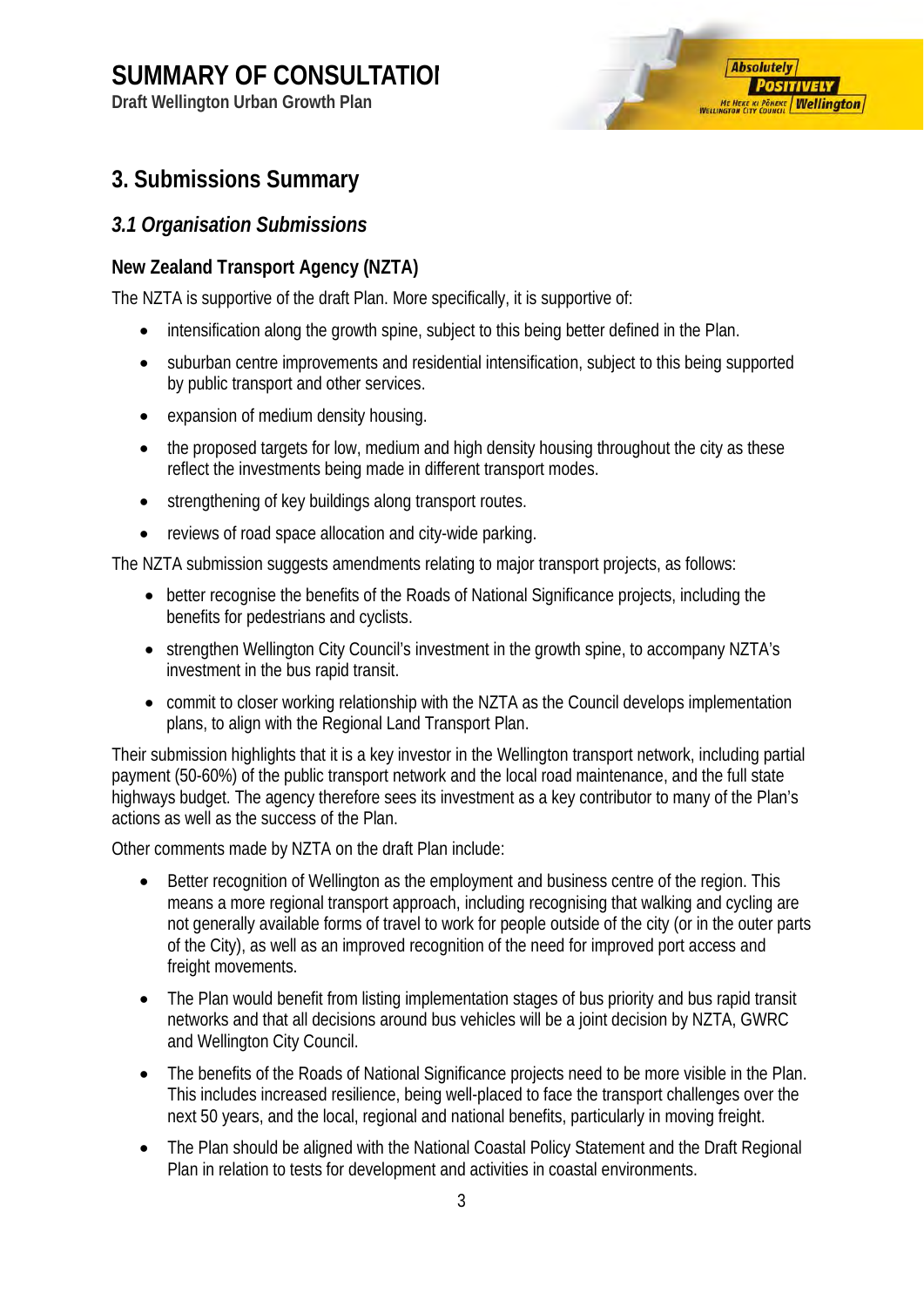**Draft Wellington Urban Growth Plan**

• Suggest better recognition of the link between quality transport and economic performance.

**Absolutely** 

**POSITIVELY ME HEKE KI PÖNEKE Wellington** 

- The Council's 8 Big Ideas should be reflected more strongly in the Plan, especially Idea 6: Better Transport.
- The Roads of National Significance programme is a facilitator of Adelaide Road, Kilbirnie and Miramar growth.
- NZTA has reservations about the 'eco-town' proposal at Lincolnshire Farm. Wellington City Council should consult further on how the Petone to Grenade Link Road could be integrated. NZTA supports the development at Lincolnshire Farm being served by facilities such as mixed use development, community facilities and public transport.
- The agency supports the transport hierarchy in the Plan but questions how it is intended to be implemented in congested areas and incorporated in Network Operating Plans.
- NZTA encourages Wellington City Council to investigate defects in the pedestrian network, to improve safety.
- The Plan needs to recognise that planning for the road network has been completed and most projects are now at the implementation stage.

#### <span id="page-5-0"></span>**Housing New Zealand (HNZ)**

HNZ generally supports the content of the Plan. Its submission also highlights a number of concerns. These are:

- The Plan has insufficient detail, and therefore certainty of outcome or process, in relation to the actions for encouraging housing development.
- There is scope to encourage medium and high density housing beyond what is proposed in the Plan.
- Special Housing Areas (SHAs) are a short term process for increasing housing supply. Other tools will be needed when the SHAs expire. HNZ supports changes to the planning framework to increase housing supply.

#### <span id="page-5-1"></span>**Greater Wellington Regional Council (GWRC)**

GWRC supports the overall policy direction proposed in the Growth Plan. More specifically, it supports:

- the growth spine as a development strategy.
- transport choices that are supportive of development.
- increased resilience of the city.
- improved environmental outcomes.
- the reduction of development impacts
- improving the central city and our suburban centres.
- the review of design quides.
- high quality infrastructure that supports the city.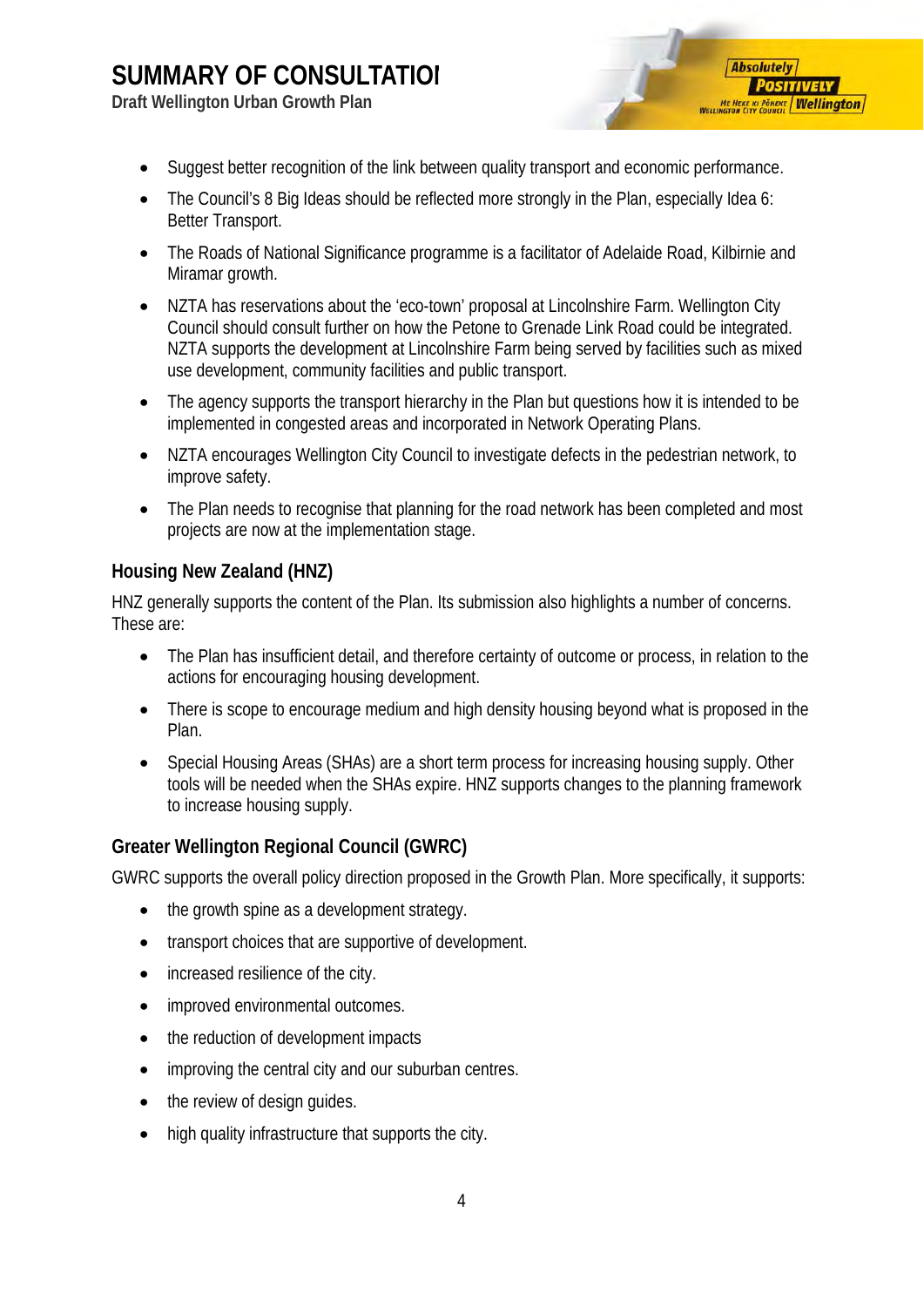**Draft Wellington Urban Growth Plan**



- area specific developments such as Victoria Street, Kent and Cambridge terraces, Taranaki Street, Adelaide Road, Stebbings Valley and the Port Precinct.
- the transport hierarchy.
- greater recreational cycling opportunities.
- improved pedestrian accessibility and safety.
- the improved provision, reliability and affordability of public transport.
- an improved road network.
- car share schemes.
- a review of the Parking Policy.

GWRC welcomes the opportunity to work with Wellington City Council on planning for greenfield and infill development.

GWRC also suggests the following:

- GWRC aims to provide an increasingly energy efficient and low emission bus fleet but this will depend upon the technology available over time.
- GWRC supports historic heritage protection but questions how this will be implemented.
- GWRC supports the transport hierarchy, but highlights the need for a balanced and optimised network that will prioritise different modes, at different times on different routes.
- There needs to be greater inclusion of cycle facilities in key centres.

#### <span id="page-6-0"></span>**Property Council New Zealand (PCNZ)**

PCNZ notes that the Plan is high level and supports its aims. However it warns against Council becoming 'overly prescriptive', which could disincentivise growth and investment.

More specifically, PCNZ supports:

- an increase in housing provision that is coupled with increased services, facilities, infrastructure and green or open spaces.
- the strengthening of earthquake-prone buildings when feasible. PCNZ suggests that the risk profile of the building and the economics of strengthening should be given significant weight in assessing a building for continued heritage protection. If strengthening is not viable but it is in the community's interest, then the community should be prepared to make a financial contribution. Without this, it is difficult to argue that the community truly values the building.

Further comments on the Plan:

- For the Wellington Region Roads of National Significance projects to have a significant impact, the Ngauranga Gorge bottleneck must be resolved. Ngauranga to Aotea Quay improvements and the Petone to Grenada link roads are key to this, and are therefore supported.
- The Petone to Grenada link road would act as an alternative to State Highway 2 and could increase the resilience of the region.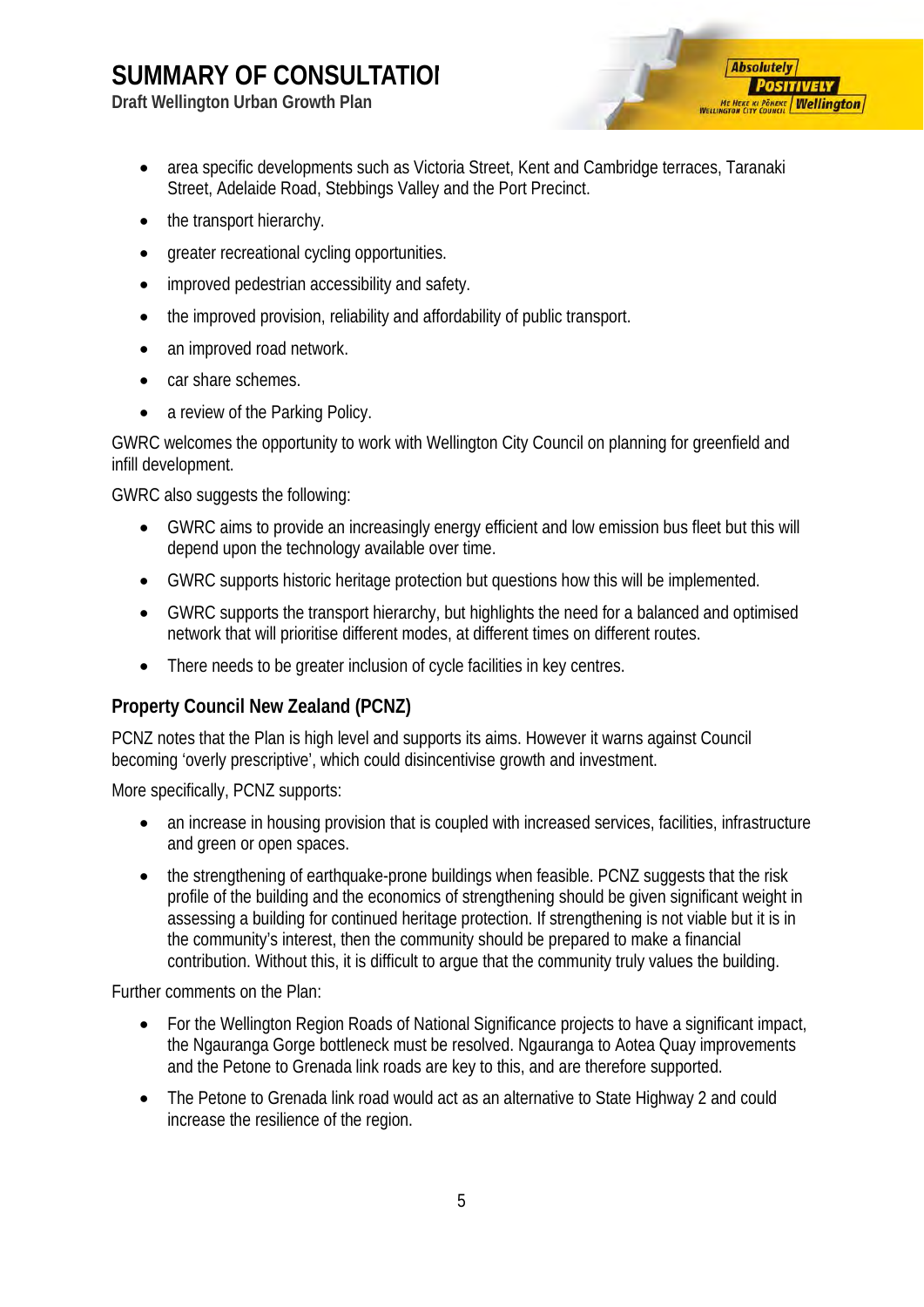**Draft Wellington Urban Growth Plan**



- A focus on pedestrians, cyclists and public transport commuters is good, especially given the city's high rate of public transport use. It is however important to recognise that the private vehicle will remain the mode of choice for most trips. Therefore a balanced approach is recommended.
- To promote growth, developers need certainty and economic feasibility. Part of this could be through the use of incentives. PCNZ supports the approach taken by the Hutt City Council.

#### <span id="page-7-0"></span>**Victoria University of Wellington (VUW)**

VUW's submission states that over the next 20 years, the university is aiming for an increase of 20,000 students, which is backed by expansions in both the Kelburn and Pipitea campuses. The university sees walking, cycling and public transport investment as key for current and future students and suggests that Wellington City Council work closely with GWRC for the best outcomes.

It also highlights that an increased commitment to biodiversity and sustainable buildings is important for the future of Wellington.

#### <span id="page-7-1"></span>**Wellington Electricity Lines Limited (WELL)**

WELL supports the Plan and notes that it reflects its own Asset Management Plan. WELL's submission outlines opportunities to increase the profile of WELL and other infrastructure providers in the Plan. WELL suggests a definition of infrastructure is provided in the Plan in order to recognise the role and importance of WELL and other utilities providers. WELL considers that the Plan should reiterate the developers funding obligations more actively throughout the document.

#### <span id="page-7-2"></span>**New Zealand Centre for Sustainable Cities**

The Centre supports intensification as a means of accommodating growth, while furthering the city's transport and environmental goals. In support of this, it presents research which discusses housing preferences of Wellingtonians, with 43% preferring high density, 36% low to medium density and 22% low density.

The Centre comments that the provision of affordable and healthy homes should cover all types of housing, not just medium density. To this end, actions such as a rental Warrant of Fitness are supported.

Additional comments include:

- Support for the transport hierarchy, but is unsure how Council will implement it.
- Support for a balanced car parking approach throughout the city.
- Quality green spaces or urban parks should accompany housing intensification. The Brisbane 'Green and Open Space Planning for Urban Consolidation' manual is referenced as an appropriate guide.
- There is a missed opportunity in incorporating Maori research and knowledge of the connection between people and the environment, to the urban form.
- A connection is lacking between the Plan and important environmental impacts. The Climate Change Action Plan should be referenced in the Plan.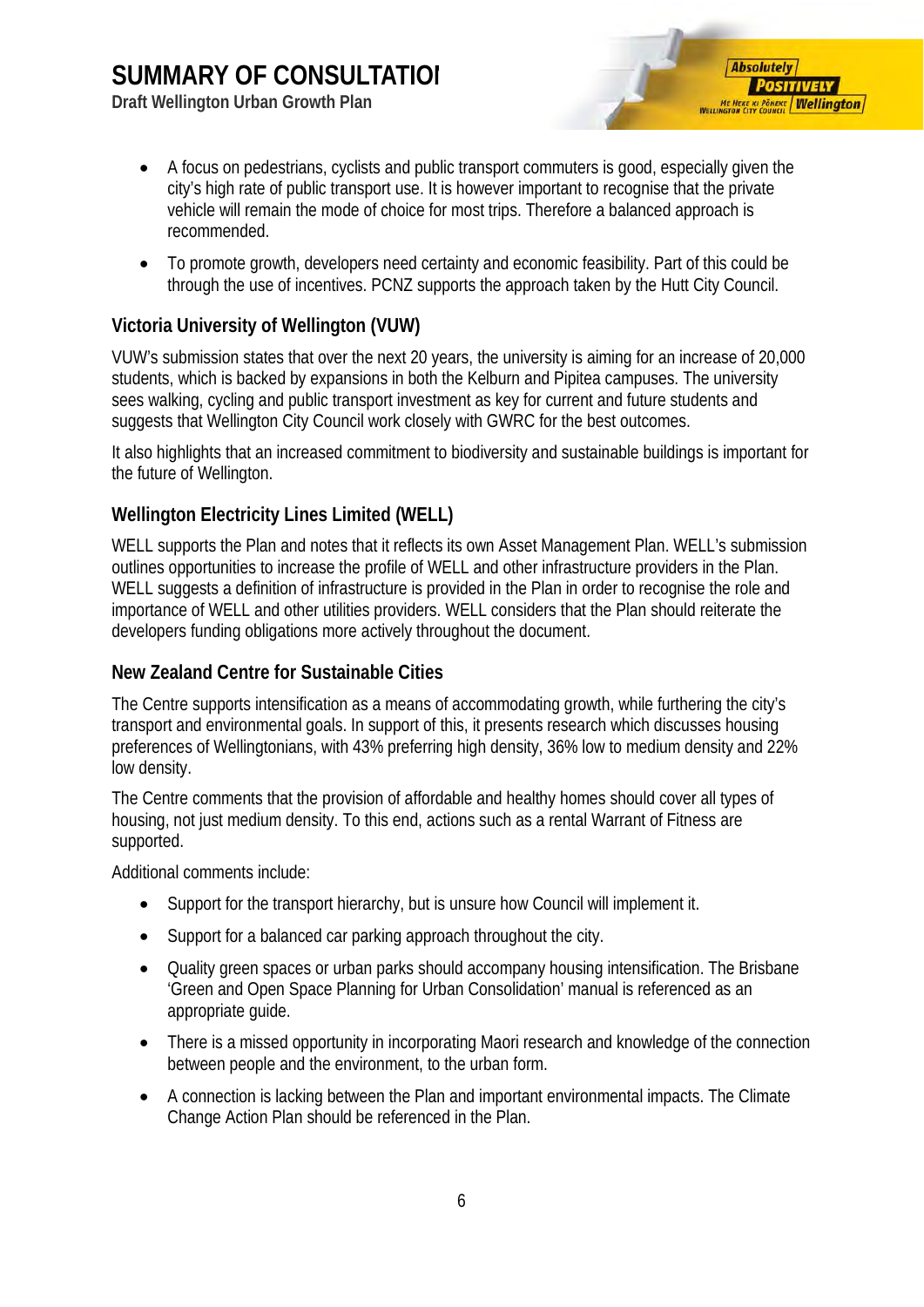**Draft Wellington Urban Growth Plan**



- The Centre, while supporting new transport options, advises against singling out one supplier, such as Uber, as it can reduce innovation and competition.
- More monitoring and implementation tools need to be identified in the Plan.

#### <span id="page-8-0"></span>**Generation Zero Wellington (GZW)**

GZW's submission is supportive of the majority of the Plan's content. They note that urban development, land use and transport are strongly interdependent and it is therefore good to combine the Council's current strategies. Suggestions for improvement include:

- including of performance measures and a monitoring framework;
- providing a definition of the housing density types;
- stronger justification for greenfield development is needed otherwise the Plan should be amended to aim for further higher density living;
- the transport hierarchy is supported but the Roads of National Significance projects are at odds with it;
- more ambitious objectives on parking and road space allocation, and as such, a stated intent to reduce parking should be provided; and
- the car share scheme is supported and GZW asks for a review of any existing barriers.

#### <span id="page-8-1"></span>**Environmental Reference Group (ERG)**

The feedback from ERG is focused 'largely on omissions within the document' as well as a stated concern that the proposals are inconsistent with character and environmental quality aims. Their comments are:

- The population projections represent rapid growth and the Plan does not state if it is accommodating or constraining this growth.
- The city's economic growth objectives may not be achievable by 'maintaining Wellington as a quality destination'.
- The development potential of 'low grade land', including rail yards, port facilities, vacant lots such as car parks and earthquake-prone buildings should be considered. Council could compulsory purchase such sites to deliver intensification.
- The Plan needs to provide more detail on how private vehicle trips entering our centres can be reduced.
- There is an assumption that development incentives are required, but the Plan provides no justification for or alternatives to this.
- The Plan lacks detail on the Council's response to sea level rise.
- As the population increases, so will pedestrian congestion, leading to social problems such as 'the pedestrian equivalent of road rage'.
- There is an opportunity for the Plan to better respond to the issue of an aging population.
- The Plan lacks detail about the current state of the infrastructure, in particular water, sewerage and surface drainage in growth areas.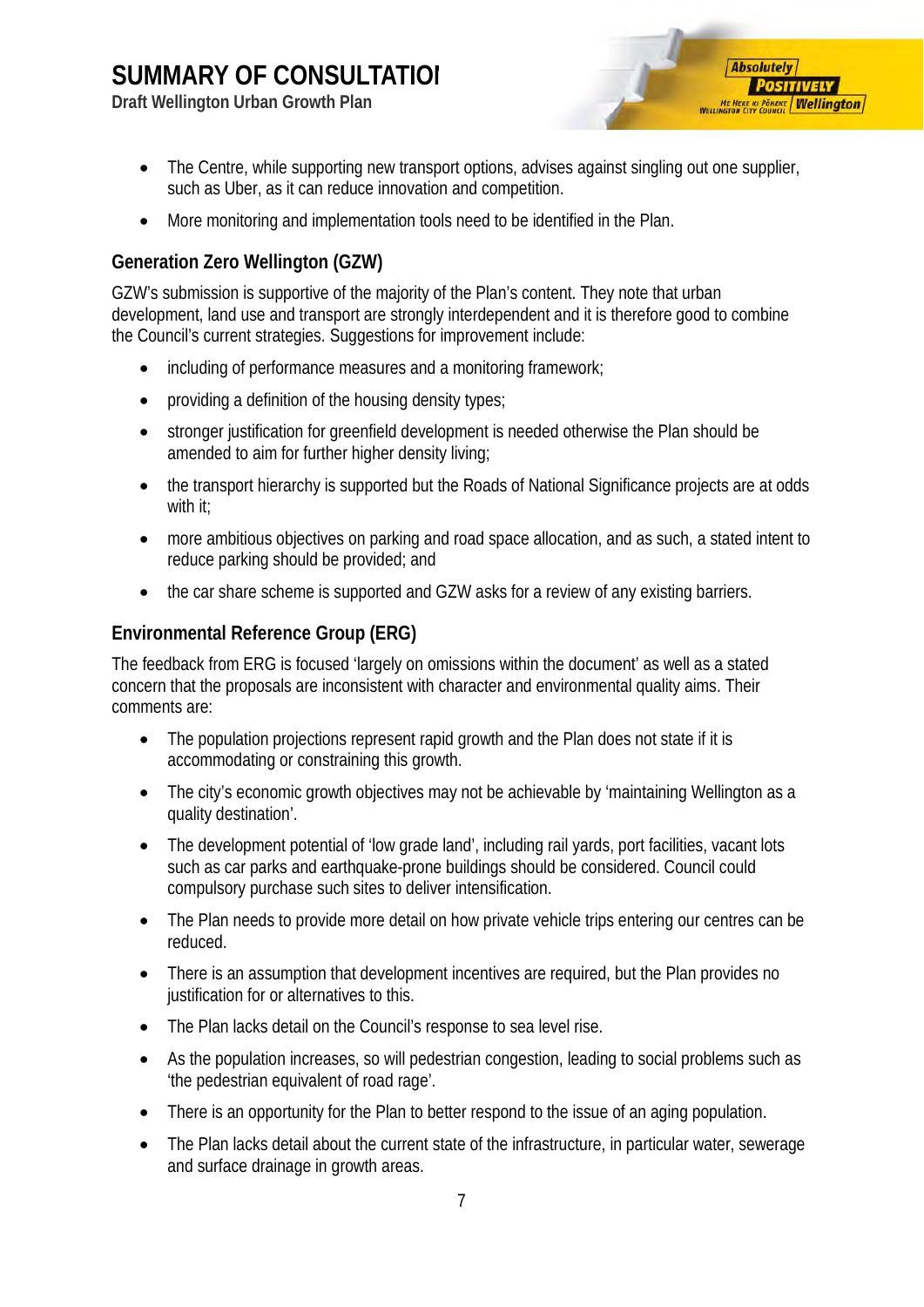**Draft Wellington Urban Growth Plan**



- Kilbirnie and other low-lying parts of the city are noted as hazard-prone. The Plan could outline resilience and infrastructure responses in these areas.
- The Plan could identify new parks and reserves throughout the city. It also suggests that all medium density areas include significant green space and pocket parks, as well as greater protection of existing spaces.
- The port area improvements should be rail focused, while supporting an out of city inland port.
- Centres should support people to work closer to their homes thus requiring less commuting into the central city.
- The transport hierarchy is supported but ERG would like more detail on the modal share proposed.
- ERG supports public transport priority measures.
- Parking in the central city should be configured to allow those needing short term parking for commercial uses priority access. More 'park and ride' at key transport nodes is supported.
- There is no mention of planned upgrades between Ngauranga George and Petone, including highway, rail, cycling and walking improvements coupled with increased storm protection.
- Homelessness is an issue that should be addressed in the WUGP and specifically in the discussion of affordable and social housing.
- Green growth and green economy initiatives are supported.
- The Plan does not consider resilience issues such as food security, financial stability, community support, sea level rise, economic diversification and water supply.
- Climate change options and actions are not adequately dealt with in the Plan.

#### <span id="page-9-0"></span>**Wellington City Youth Council**

The Youth Council supports:

- The Council's identified growth areas. The Victoria Street proposal is seen as an exemplar of the type of development that could be carried out in other areas such as Adelaide Road.
- Cheap, reliable and fast public transport which is important for growth.
- The continued development and use of the city's laneways which will support Wellington's culture.
- The sensitive development of the waterfront.
- A pedestrian focused city centre.
- Choice in transport modes.
- A resilient city.

Two aspects that could be improved are:

- A recognition that young people continue to need affordable and accessible housing options.
- Retaining the character of the city's suburbs by encouraging apartment living to only be provided in the city centre.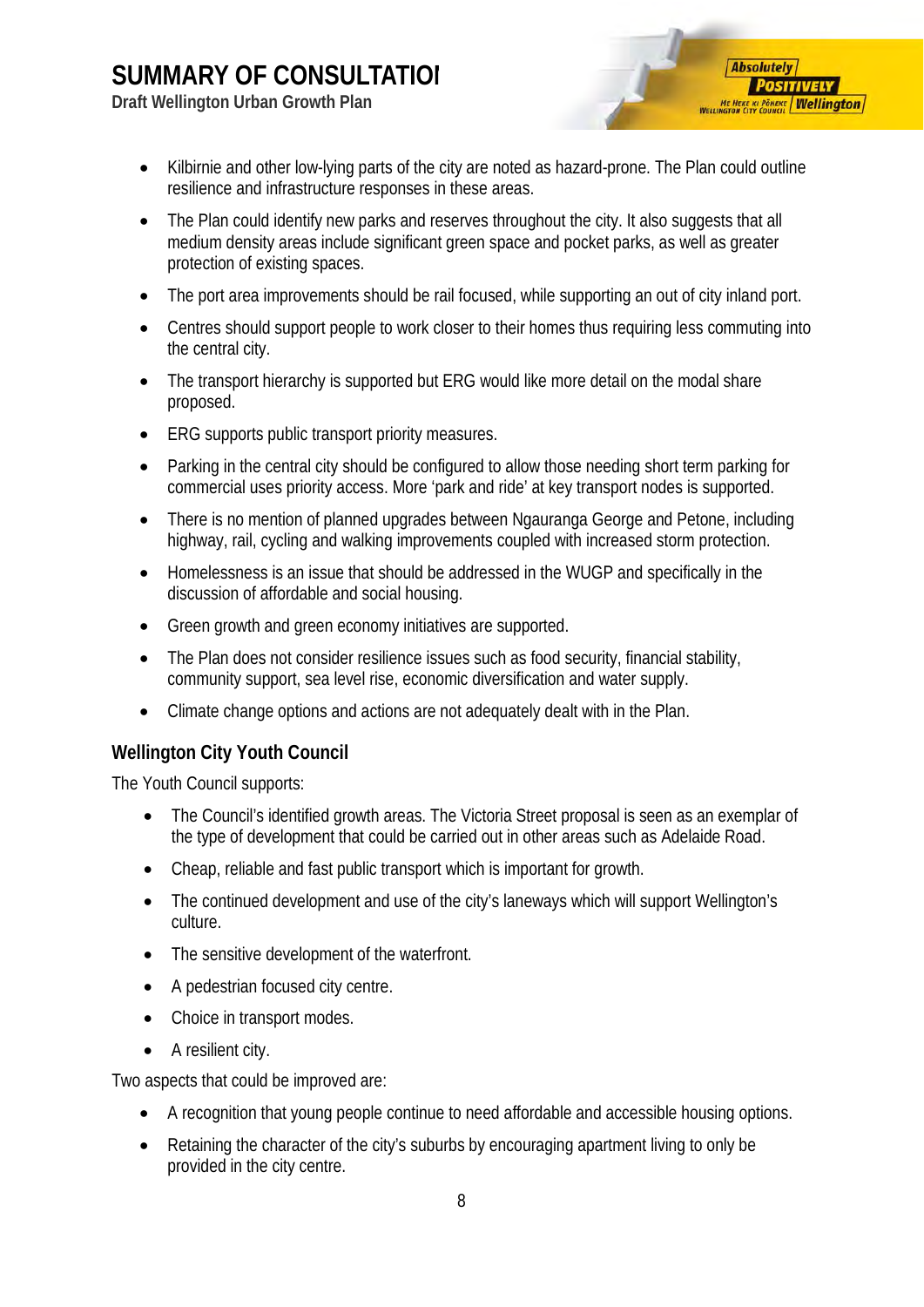**Draft Wellington Urban Growth Plan**



#### <span id="page-10-0"></span>**Living Streets Aotearoa**

Living Streets Aotearoa supports:

- Improvements for key centres
- The transport hierarchy
- Increasing cycling and walking facilities
- Providing electric buses
- Parking and road space allocation reviews which are considered important to ensure better access throughout the CBD.

Living Streets suggests the following improvements to the Plan:

- A more consistent use of the roading hierarchy throughout the document.
- There are several pedestrian improvements options that are available to the city, such as, traffic light phasing, a dedicated pedestrian network with priority through the CBD and centres, more vehicle-free spaces, organised pedestrian groups, the closing of Lambton Quay to private vehicles, improved signage and improved bus shelters.
- Living Streets is generally opposed to greenfield growth as it is not a compact form of development.

#### <span id="page-10-1"></span>**Great Harbour Way Trust**

The Trust is focused on delivering the Great Harbour Way around the Wellington harbour and supports this action. Specifically it notes that the Council will need to work with NZTA to deliver this path. The Trust would like:

- Separated cycle and walking routes where possible, but recognises that the waterfront should remain a shared space.
- Vehicle speeds around Miramar peninsula should be lowered to encourage more walking and cycling, and suggests that part of Massey Road is closed on Sundays to further support an active lifestyle.
- Footpaths on the south coast being widened to allow for shared use.

#### <span id="page-10-2"></span>**Wellington Civic Trust**

The Civic Trust supports the Wellington Urban Growth Plan. The Civic Trust states that *Towards 2040: Smart Capital* is an important strategy and should be actively progressed. The Civic Trust considers that the Plan understates the collective work that the Council will have to do, in partnership with GWRC, NZTA and others. The Civic Trust considers that the Plan should state that high standards of architecture, urban design and landscaping are critical to its success.

#### <span id="page-10-3"></span>**The Architectural Centre Inc (AC)**

Overall the Architectural Centre supports the Plan. Key aspects endorsed are:

• growth to services, public transport and employment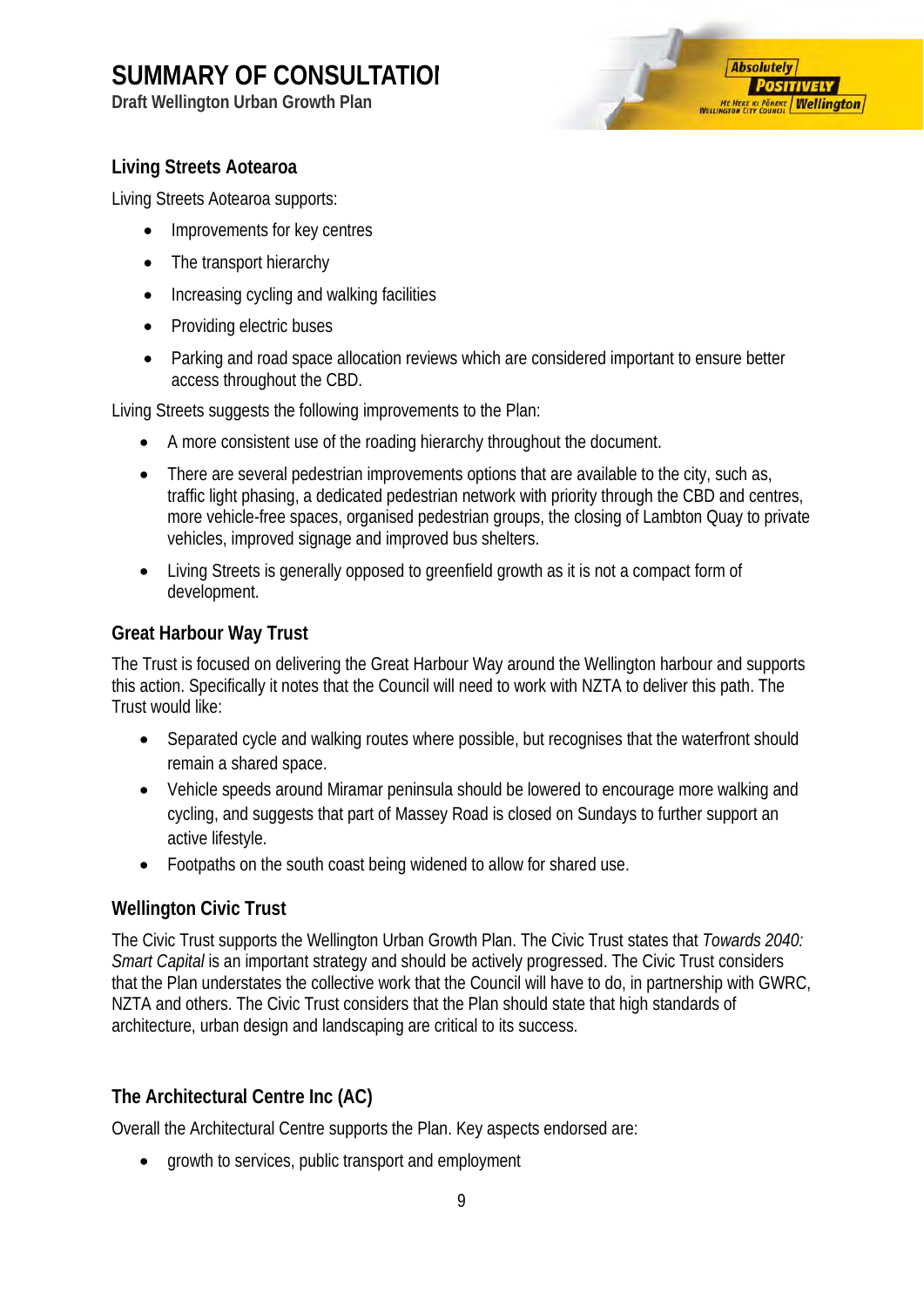**Draft Wellington Urban Growth Plan**



- Wellington as a compact city
- a connection between Parliament and the harbour
- the improvement of the natural blue environment
- a rental warrant of fitness
- green construction, infrastructure and sustainable design
- the existing social housing work of the Council
- the continuation of the laneways programme
- the planned cycling improvements
- increasing housing density as it will be beneficial to the city
- housing demonstration projects by the Council these are appropriate in growth areas such as Adelaide Road, Johnsonville and Kilbirnie.

AC's submission does not support:

- greenfield or low density development (single detached dwellings) and considers that existing urban areas have sufficient capacity for development. Any greenfield development could be required to be net-zero energy as a way of partially offsetting the impacts of such expansion.
- road improvements for private vehicles.

Other AC comments include:

- The city should be aiming for a higher population increase over the 30 years.
- Greater Council action is required for combining land parcels for redevelopment.
- A strategy for older people needs to be developed by the Council.
- More information is sought for the current population densities and projections, especially along the growth spine.
- AC recommends that views of the town belt need to be identified and protected.
- AC recommends that viewshafts in the city be reviewed before any significant development takes place, especially in Te Aro, along Kent and Cambridge Terrace, and between Parliament and the harbour.
- A city shared space network should be established for pedestrians and cyclists that includes new non-green spaces.
- The Council has a role to play in a number of housing issues. These are homelessness; tenancy law; and decentralised power including sustainable generation.
- The Council should have higher social housing targets. This includes looking at overseas models where 15-30% of new developments must be social housing.
- Encouragement for the Council to be a leader in the built environment.
- There should be greater staffing for heritage positions within the Council, as there are many sites throughout the city that are not recognised or protected.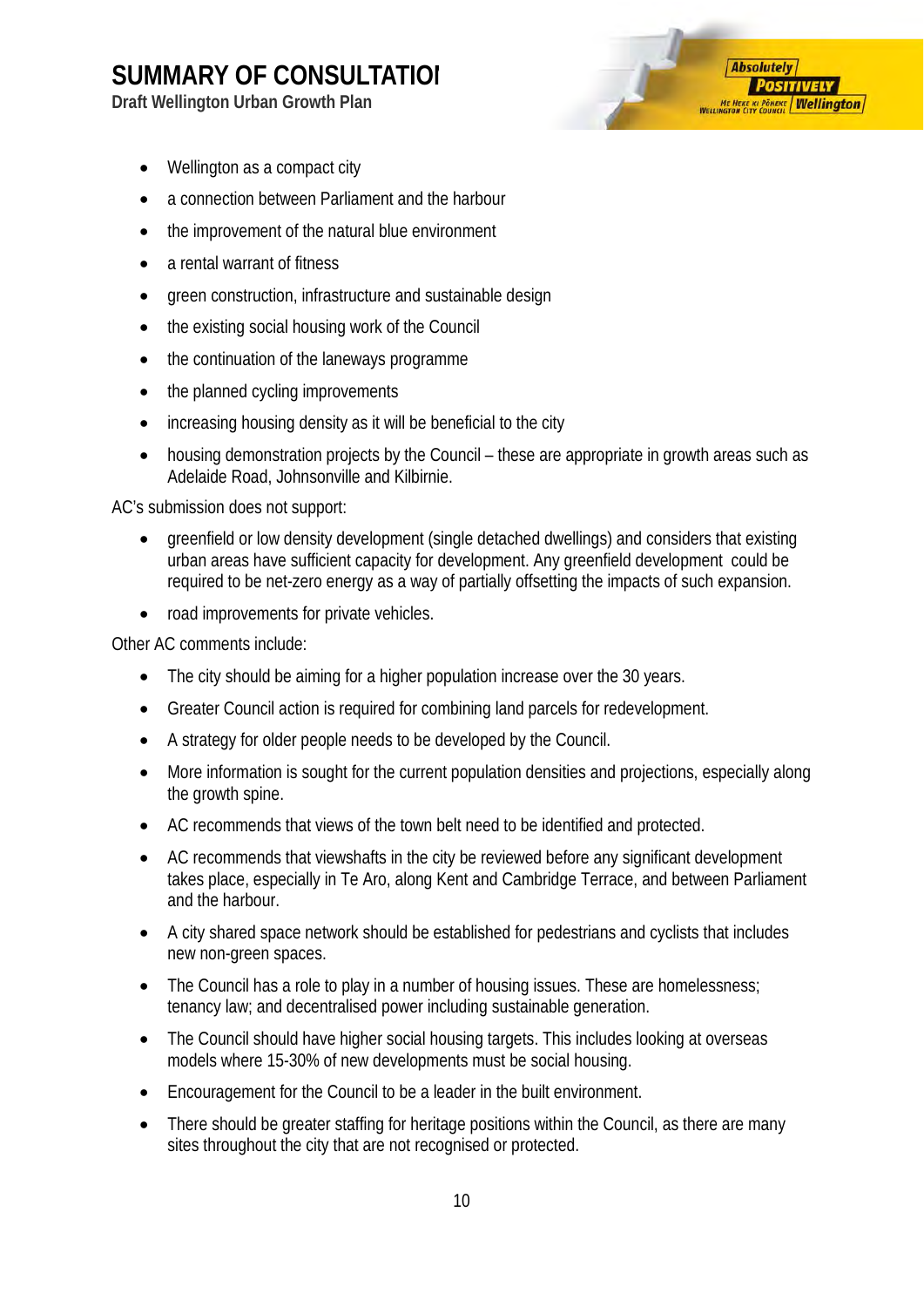**Draft Wellington Urban Growth Plan**

• Better definition of what the Council plans to do in relation to Tiriti o Waitangi is required. Also there should be improved engagement with Maori heritage and culture, such as targeting local Maori knowledge.

**Absolutely** 

**POSITIVELY ME HEKE KI PÖNEKE Wellington** 

- A review of our street names should be conducted to better incorporate the heritage of the city.
- There should be: no car parking on arterial roads; integrated ticketing between public transport modes; improved route legibility; cycleways constructed from the CBD outwards; dropped kerbs to maximise the potential for cyclists; painted roads to separate and make users aware of other road or space users; improved pedestrian and cyclist traffic light timings; and a commitment to light rail.
- A secondary public transport priority spine should be developed along the southern suburban centres, including Owhiro Bay, Island Bay, Lyall Bay, Breaker Bay, Seaton, Miramar and Kilbirnie.
- Free public transport during peak hours is suggested as a way to encourage more users.
- Both city and regional councillors should be required to use public transport for council business. This will help drive change among elected officials.
- AC is opposed to removing trolley buses to be replaced by hybrid diesel.
- The effort put into taxi ranks should be refocused to improve public transport.
- Encourage more traffic calming as a way to share road space between cyclists and private vehicles.
- Several inner city blocks are seen as impermeable and need improvement.
- The city needs more cycle-supportive infrastructure such as work place showers and bike parks.
- Further attention needs to be given to getting school children to walk, cycle or use public transport to and from school.
- A digital strategy, encompassing e-commerce, e-commuting and e-freight, needs to be developed to capitalise on the potential of the city and technology.

#### <span id="page-12-0"></span>**Tawa Community Board (TCB)**

TCB's submission suggests the following:

- Further investment in park and ride, particularly in stations around Tawa.
- Council needs to work with GWRC to increase the capacity of transport to the central city.
- Stebbings Valley is a good area for growth, but a link road to Tawa should not connect with a suburban street.
- The part of Tawa town centre identified as a potential location for intensification should be more clearly defined.
- Tawa does not have the social infrastructure to support growth.
- The quality of housing in proposed growth areas needs to be high.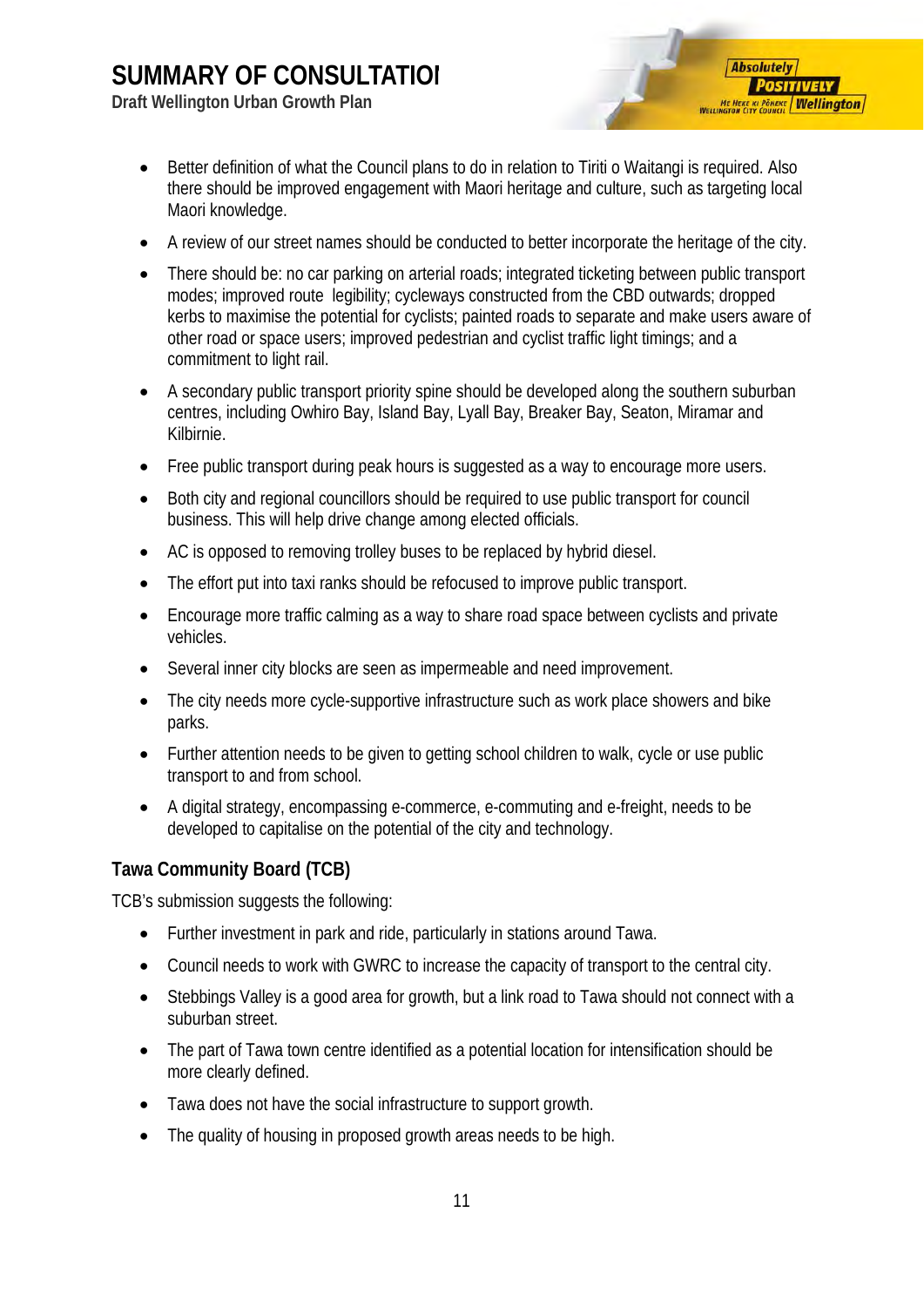**Draft Wellington Urban Growth Plan**

- **Absolutely POSITIVELY ME HEKE KI PÖNEKE Wellington**
- The impacts of Petone to Grenada Link Road and Transmission Gully on Tawa need to be mitigated.
- Support for improvements to the Grenada North Park.
- Support for the skyline walkway link.
- Tawa's resilience would be improved with an additional water reservoir.
- As Tawa is relatively hazard-free, it should be promoted as a location for businesses to locate their backup systems and data.
- Support for the development of additional event venues to promote growth within Wellington, only if a full cost / benefit analysis shows that such proposals 'stack up'.

#### <span id="page-13-0"></span>**Friends of the Tawa Bush Reserves**

The Friends' submission:

- Opposes any road connection that would impact on the regenerated bush adjacent to the Redwood Bush.
- Encourage further protection of Marshall Ridge and connections to Te Araroa Walkway.

#### <span id="page-13-1"></span>**Churton Park Community Association (CPCA)**

CPCA's submission suggests:

- Support for the Stebbings Valley to Tawa road connection, as it would:
	- o Provide an alternative route, increasing resilience, opening up additional transport options and ensuring development in Stebbings Valley is not a dead end.
	- o It would make Tawa facilities are more accessible to Stebbings Valley residents.
	- o The location of this road should be detailed in the District Plan.
- Action needs to be taken to close gaps between Westchester Drive, McLintock Street North, McLintock Street and John Sims Drive to enable traffic from Tawa / Churton Park to reach Khandallah, without going through Johnsonville. It will also improve access to services.
- There needs to be a safe means of cycle travel on Willowbank Road and Middleton Road to Westchester Drive.
- There is not enough information in the Plan on the relationship between the city and the region, and no mention of surrounding territorial areas.

The submission also recommends a number of detailed amendments to the Plan.

#### <span id="page-13-2"></span>**Johnsonville Community Association (JCA)**

JCA's submission supports:

- medium density housing throughout the entire 'outer residential zone';
- suburb-specific design guides they would allow for outer residential zones to include medium density effectively;
- public subsidies of public transport to support growth;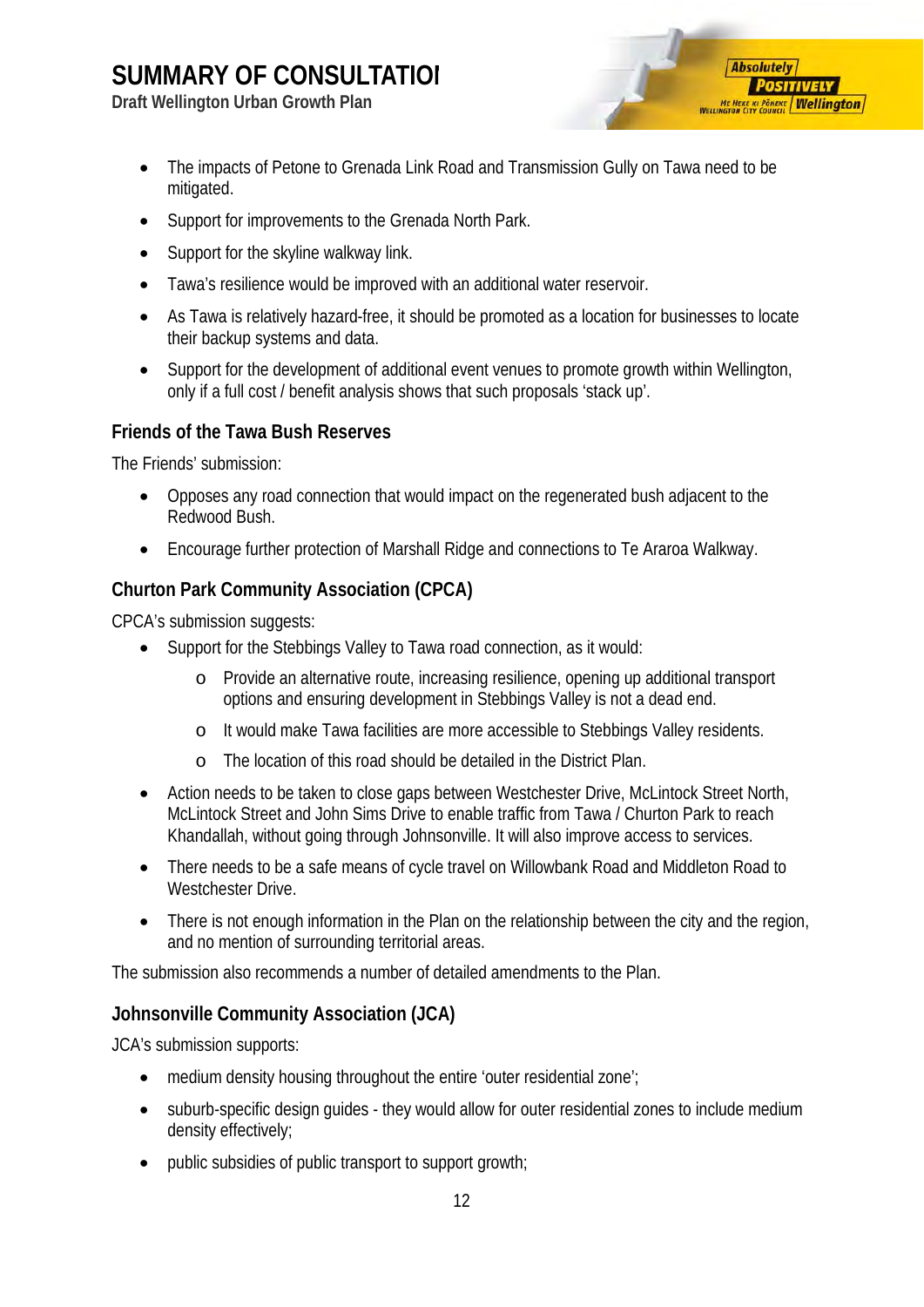**Draft Wellington Urban Growth Plan**



- increased cycle infrastructure, but only if it is done from a 'ground up' plan that is designed from first principle for cyclists. Current plans are to fit cyclists on existing roads;
- a review of parking supply and demand, particularly in relation to park and ride. This is a significant issue around Johnsonville train station;
- better natural environment and green spaces in areas of intensification; and
- more endemic native canopy trees to support our biodiversity plans.

JCA's submission opposes:

- targeted intensification in outer residential suburbs JCA considers that the existing Medium Density Residential Area (MDRA) zones are not successful. MDRA zones should only be within a 25 minute walk of the CBD; and
- the greenfield growth boundaries limit potential growth, and only a few landowners own most of the identified land.

JCA's submission suggests:

- removing the action to 'consider heritage values and existing neighbourhood character' when identifying areas for intensification as this effectively excludes 'wealthy' areas;
- Johnsonville Town Centre plan needs to be re-written as a priority;
- the Plan does not appropriately deal with housing affordability. This is a particular issue in MDRA areas where JCA perceives there has been a lack of development and economic feasibility issues;
- MDRA zones must mitigate any loss of green space;
- resilience is underplayed in topics such as food security, community support, climate change, sea level rise and infrastructure;
- population projections should be reviewed by a panel of experts; and
- the Plan does not detail where lost development contributions will be recovered.

#### <span id="page-14-0"></span>**Mt Victoria Residents' Association (MVRA)**

MVRA's submission supports:

- urban design and transport planning encouraging people towards active modes, which in turn reduces fossil fuel dependence;
- the greenhouse gas reduction targets, low carbon public transport, and green buildings. The submissions suggests that the Roads of National Significance projects (and others) are contrary to these goals;
- growth in the central city and along the growth spine;
- development which is energy efficient, water sensitive, well designed and earthquake resilient;
- heritage values and neighbourhood character;
- the hierarchy for transport but considers that this is not carried through to the projects and actions;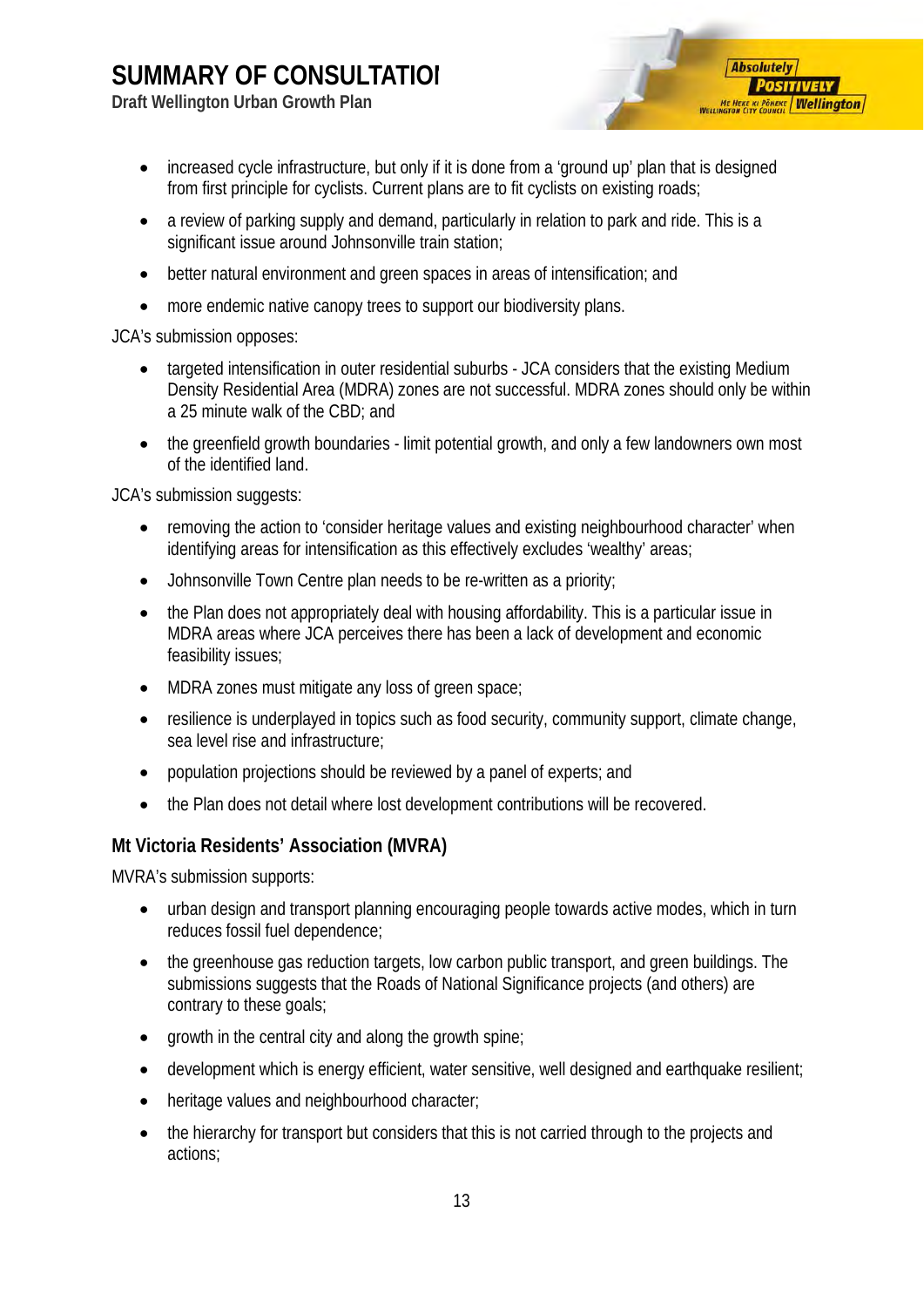**Draft Wellington Urban Growth Plan**



- improving safety and accessibility for pedestrians and cyclists;
- encouraging more public transport uptake, and better bus energy efficiency although they see the trolley buses as a way of achieving this already; and
- discouraging the provision of commuter parking in the central city, and support park and ride facilities.

MVRA's submission opposes:

- greenfield growth north of the city, as not helping to keep Wellington compact and connected;
- The development of a convention centre and concert venue, for economic reasons; and
- the Roads of National Significance and the Petone to Grenade link road projects.

MVRA's submission suggests:

- Council has an excessive number of planning documents, 28 are listed as influencing the Plan.
- Most projects are listed to occur within the first 10 years (LTP) and not the timeframe of the Plan (30 years).
- Housing and transport require key funding from central or regional governments, and should be opposed when contrary to Wellington City Council goals.
- More emphasis on health and climate change is needed.
- It is wary of a declining regional health according to GWRC Genuine Progress Index, since 2001.
- Health risks from diesel-powered buses are known so they should not be used in Wellington.
- An audit of existing heritage areas, enforcement of demolition and design rules in Mt Victoria, and better education for real estate agents and developers of heritage / character rules.
- Serious consideration must be given to light rail.
- Central city development must be supported by public open spaces, and the number of open spaces should increase.
- Suggest that the plan include provision for community support responses to disasters.

#### <span id="page-15-0"></span>**Mt Cook Mobilised (MCM)**

MCM's submission supports:

- the plan and its six focus areas; and
- pedestrian and cycle access improvements to Adelaide Road from the west.

MCM's submission suggests:

- Providing access between Government House and the hospital, to the town belt;
- Intensification of Adelaide Road is concerning due to a lack of transport and safety impact information;
- greater provision for children play areas;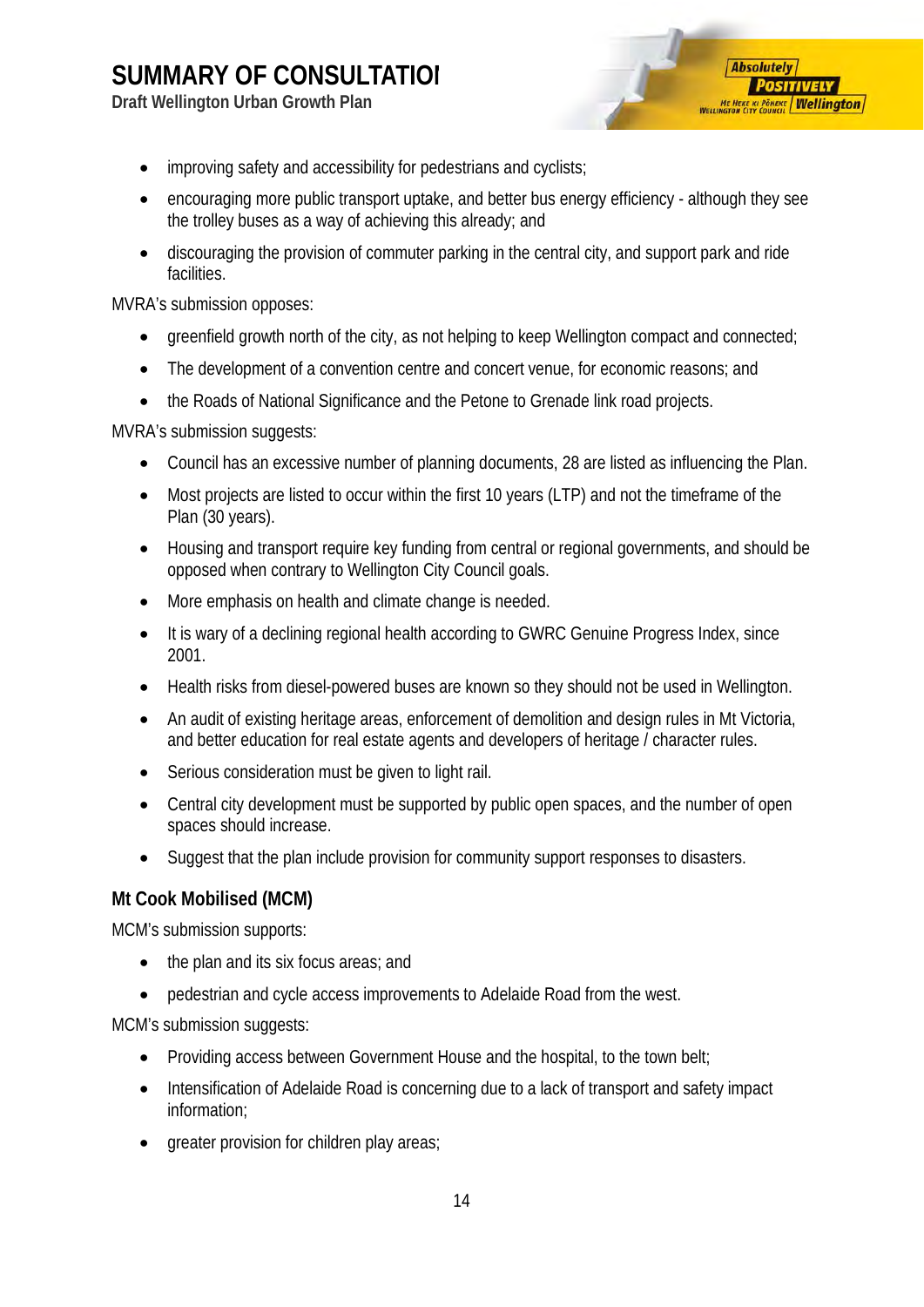**Draft Wellington Urban Growth Plan**



- concerns over intensive residential growth along Adelaide Road, due to walling effect, shade, wind tunnel, blocked views. Also proposed heights are deemed too high;
- that character housing must not be overly impacted by higher density residential; and
- consideration of the impact on the residents should be given if any parking is removed along Wallace Street.

#### <span id="page-16-0"></span>**Newtown Residents' Association**

- Strong support for the overall concept.
- Supports the bus and cycle improvements, pedestrian safety and car parking in residential areas.
- Good design will be important in ensuring a safe and quality interface between residential intensification areas and public transport spine / cycle way improvements.

#### <span id="page-16-1"></span>**Best Farm Ltd and Hunter Hill Ltd**

- Generally supportive of the plan.
- Would like greater ability to cluster medium density along transport routes, especially in greenfield areas that are not already designated for medium density i.e. in outer residential zones.
- The eco-village concept needs much more work and is unlikely to be achievable.
- Supports a zone change and structure plan, for the Upper Stebbings area.

#### <span id="page-16-2"></span>**Progressive Enterprises Ltd (Countdown)**

- Fully supports the key outcomes of the Plan.
- Supports intensification and development along the growth spine.
- Identifies the greenfield growth areas as needing to be supported by retail and services.

#### <span id="page-16-3"></span>**Solari Architects**

- Support the principles of the Plan.
- High quality development is necessary to accommodate growth and remain a compact city.
- Support the Council's willingness to work with other parties.
- Question what strategies or actions the Council will implement to successfully deliver the vision of the Plan.
- Support incentives for greener buildings, as that is the best way to get developers to start making a change.

#### <span id="page-16-4"></span>**The Wellington Company**

- The Plan understates the population growth.
- Concentration of development should be in Te Aro and not along the growth spine.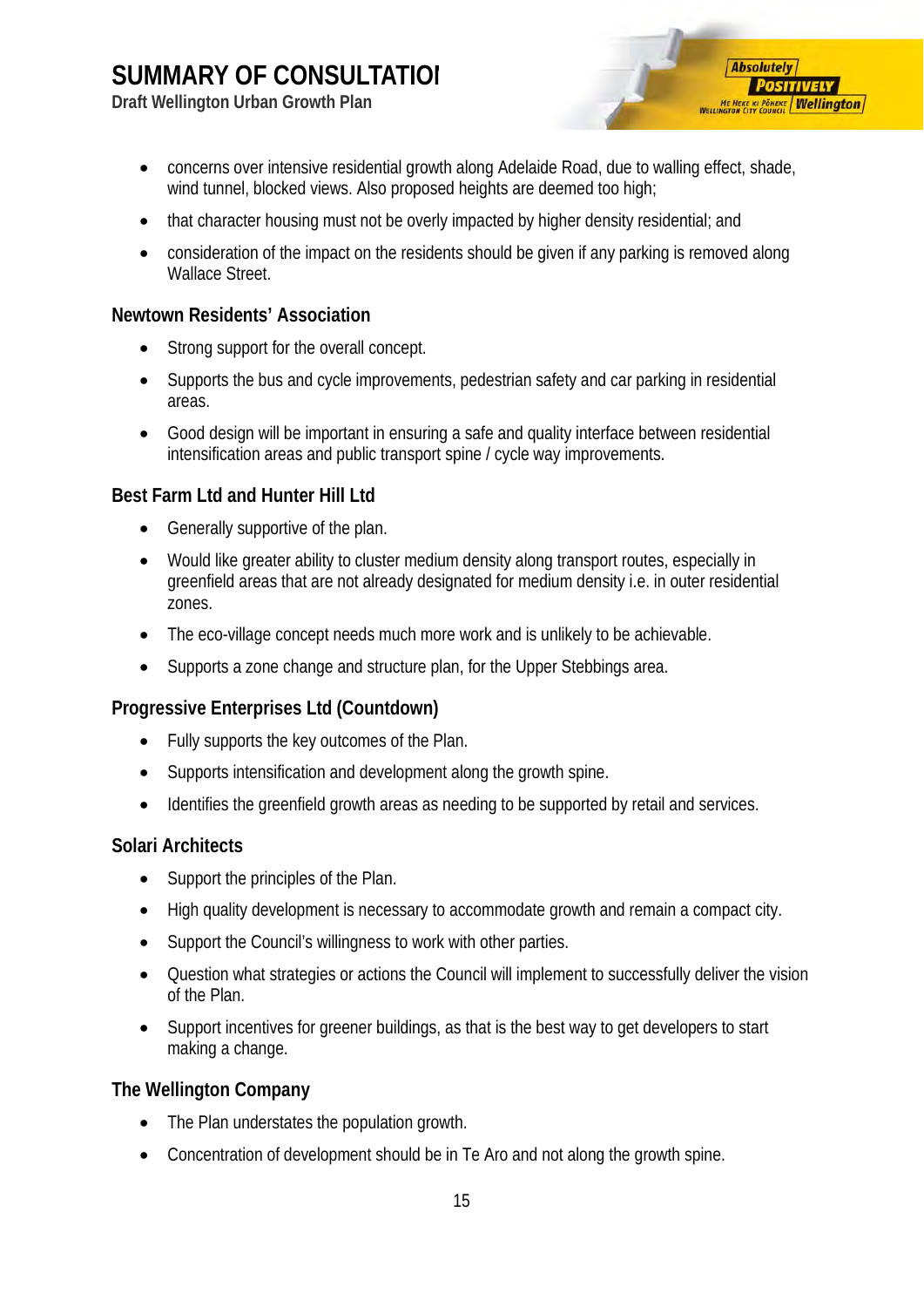**Draft Wellington Urban Growth Plan**



- Buses must not be powered by diesel but should be electric.
- Supports the improvements for pedestrians and cyclists.
- Heritage is essential to the city's trade capacity and should be supported by financial facilitation to retain it.
- The airport extension is absolutely necessary for the continued growth of the city.

#### <span id="page-17-0"></span>*3.2 Tawa Residents*

A number of Tawa submitters oppose urban intensification in their suburb. They are specifically concerned with preserving the character of Tawa as a village and retaining existing maximum building heights, protecting the environment and ensuring there is sufficient and appropriate housing for both young families and the older residents.

Of the 51 submissions received from Tawa, 40 were opposed to some form of development in the suburb. Of these, 27 mentioned high buildings ('four storey buildings', 'high rises', 'above two storeys') as a key issue. Submitters mentioned that high buildings could result in a loss of character, create solar access issues, reduce local privacy, increase traffic and parking problems, block local views to and from the hills, and increase crime and safety concerns. An increase in population associated with more houses would also negatively impact on local infrastructure and services.

Another recurring issue for Tawa submitters is the potential link road between Stebbings Valley and Tawa. Of the seven submissions that referenced the link, three were against it, four did not want it to connect to a suburban street, and one was in support of the road as it would provide a larger catchment for local businesses and facilities.

There is some support for intensification in Tawa and other aspects of the Plan. Specifically this includes:

- A moderate amount of densification in Tawa that would provide housing for a variety of people, including older residents is supported. A submitter mentions this could be extended to include Linden.
- There is support for more affordable housing in Tawa.
- Specific areas are seen as more suitable for densification. These are Main Road, Oxford, Cambridge and Surrey streets. The railway stations and around the shops are also seen as potentially suitable.
- Walking in Tawa is important for both transport and recreation. In particular access to the Skyline Track is key. Intensification or traffic work should not impact on this.
- Cycling around the suburb and to the central city is in need of improvement, which would benefit Tawa. This could be done by providing separated cycleways and removing car parking.
- Park and ride facilities need to be maintained and enhanced. This will help support the viability of the town centre and the public transport system.
- The Biodiversity Plan, integrated Catchment Management Plans and ensuring environmentally sustainable design are all important for the Tawa area.

Other comments include: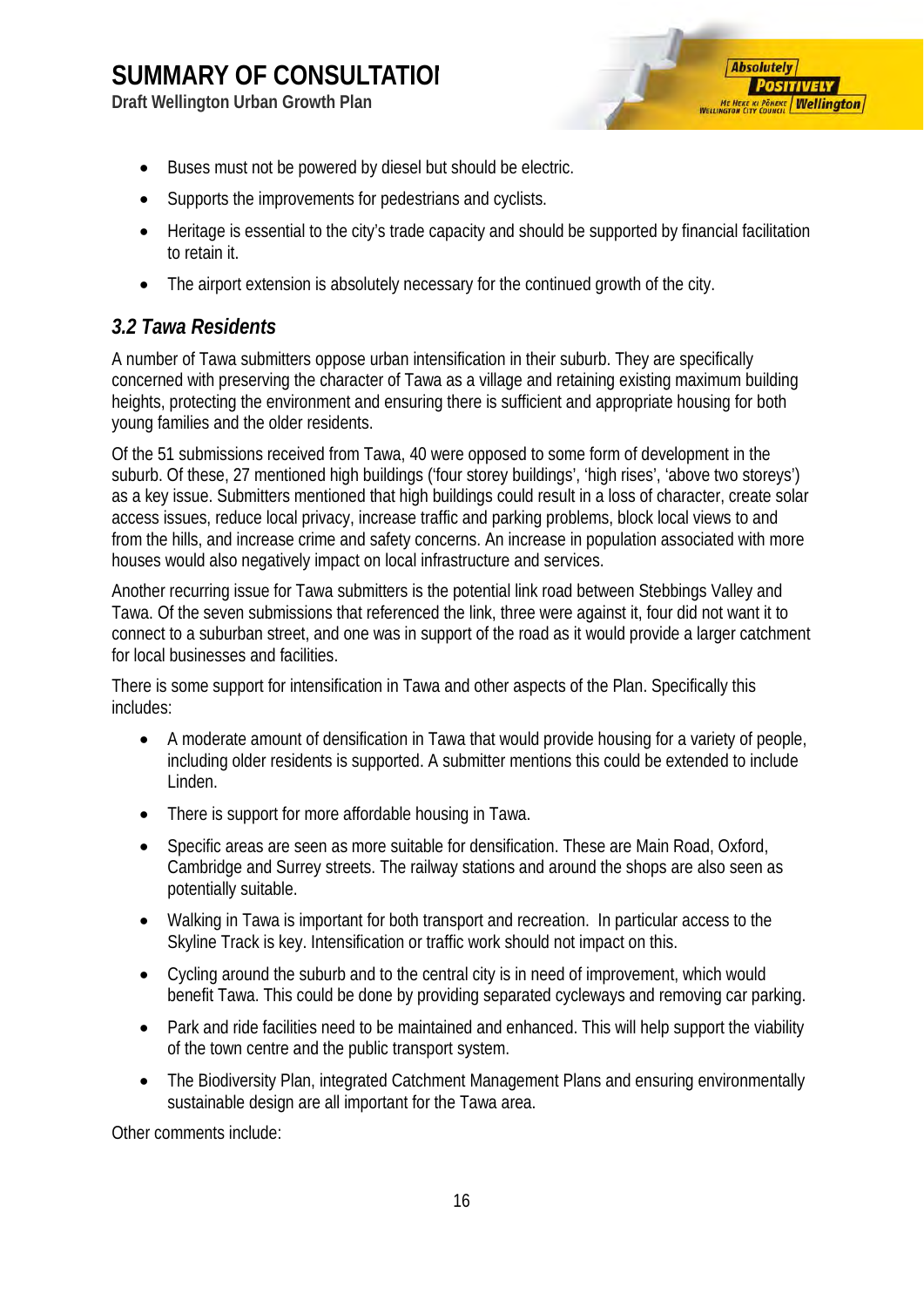**Draft Wellington Urban Growth Plan**



- More housing, including affordable options, is required in Tawa. Conversely, other submitters suggested that Tawa already has enough supply of affordable housing.
- The Roads of National Significance projects should be removed as projects or at the least, have effects mitigated properly. There was also mention of the Petone to Grenada link, which could be provided underground.
- Some submissions reported good roads, access and public transport, as well as local services, facilities and infrastructure. While other submissions mentioned that it was underserviced and any expansion in housing and population would exacerbate the issue.
- Tawa has flat parts around the centre that are suitable for elderly residents. These sites have easier access to the local facilities.
- Ensuring a walkable and cycle friendly suburb assists with residents' health.
- Light rail should be proposed for the central city.

#### <span id="page-18-0"></span>*3.3 Individual's Submissions*

Individual submissions were received from: Ron Beemink, Andrew Bowman, Isabella Cawthorn, David Edmonds, Phil Hayward, Greg Lee, Sophie Mormede, Carolyn Nimmo, Tony Randle, Pauline and Athol Swann, Sue Teng, Sue Watt and Robert Weinkove.

Individual's submissions were received from a range of suburbs around Wellington and the region. The submissions came from Brooklyn, Island Bay, Karori, Kelburn, Miramar, Mt Victoria, and Wadestown; while regional submissions came from Plimmerton (Porirua), and Naenae (Lower Hutt).

The majority of submissions were fully, or partially supportive of the Plan. Some noted that the Plan lacks the implementation details that would allow for a more complete understanding and submission.

The key themes of the submissions are:

- Residential intensification generally supported in the central area, in medium density areas and along the growth spine where growth is supported by quality public transport, infrastructure and community facilities. Some express doubts over the success of existing MDRAs.
- Greenfield development supported by some and opposed by others.
- Pedestrian and cycling improvements are supported, including recreational cycling.
- Public transport improvements are supported including a dedicated bus corridor, sustainable mode choices, lower fares and integrated ticketing.
- The Roads of National Significance and Petone to Grenada link road opposed by some.
- Commuter car parking supported by some and opposed by others.
- On-street car parking some suggested this should be removed to facilitate public transport improvements and demand-responsive pricing meters.
- Vehicle speeds should be lowered around centres and along Great Harbour Way to promote cycling.
- Open spaces and playgrounds should accompany any intensification plans.